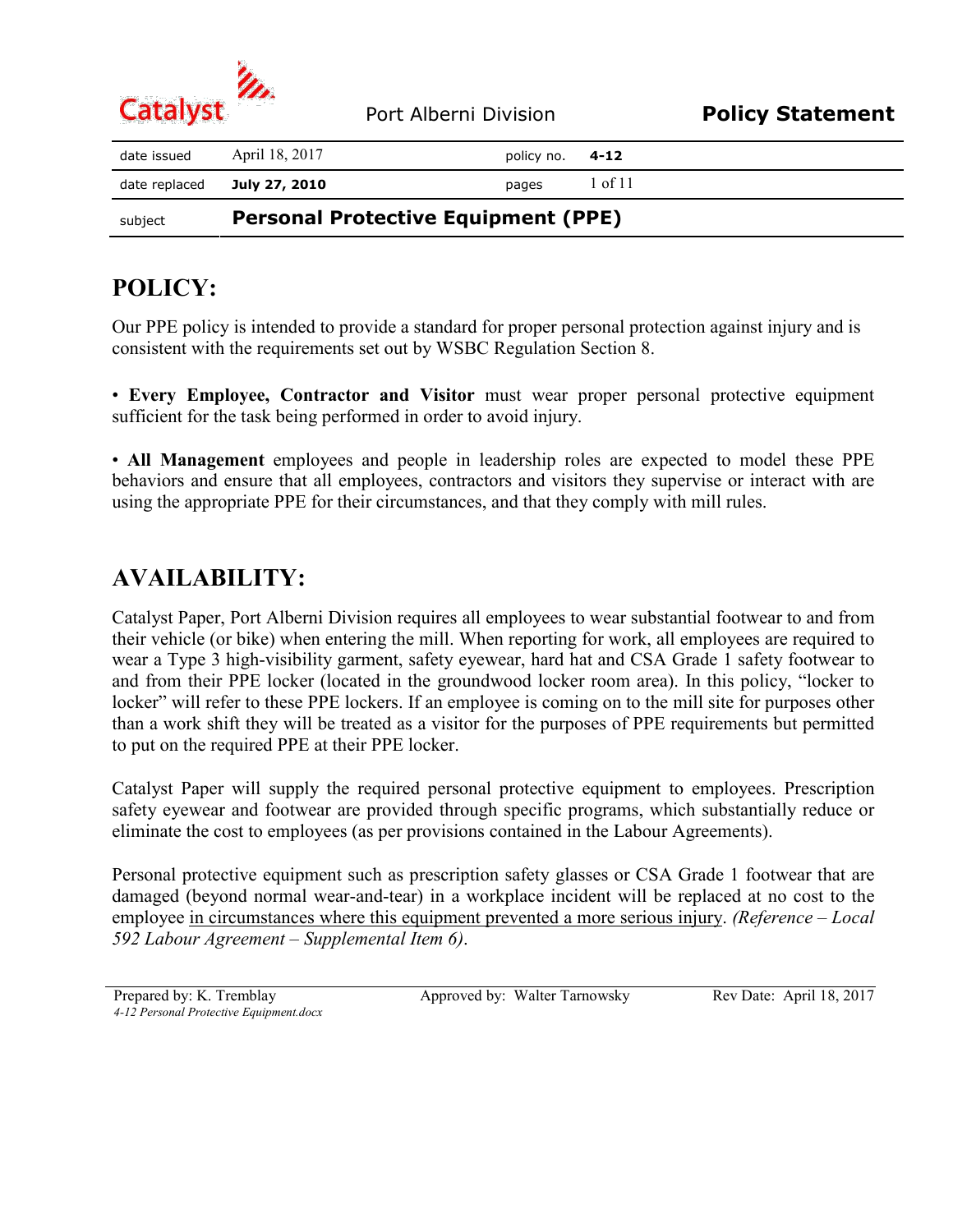

| date issued   | July 27, 2010                              | policy no. | -4-12   |
|---------------|--------------------------------------------|------------|---------|
| date replaced | <b>September 12, 2014</b>                  | pages      | 2 of 10 |
| subject       | <b>Personal Protective Equipment (PPE)</b> |            |         |

All employees who require a PPE locker will be provided with one to store their PPE and street wear items (as noted below) as required before continuing through the mill to their work area. Rings of any type are not allowed to be worn beyond the PPE locker area. Additional PPE and clothing requirements are outlined below.

Employees who work in the E/I Motor and Automotive shop areas will be permitted to travel to these areas to put on the required PPE.

## **OUTLINE:**

This policy on personal protective equipment addresses eight essential components:

- 1. Protective Head Gear
- 2. Eye and Face Protection
- 3. Protective Footwear
- 4. High Visibility Apparel
- 5. Hearing Protection
- 6. Respiratory Protection
- 7. Protective Clothing (hand, arm, leg, body)
- 8. Arc Resistance / Flame Resistance

# **PROTECTIVE HEAD GEAR**

### **STANDARD:**

### *WSBC 8.11 General requirement*

*(1) Safety headgear must be worn by a worker in any work area where there is a danger of head injury from falling, flying or thrown objects, or other harmful contacts.*

## **APPLICATION:**

- All employees are required to wear hard hats locker to locker and at all times in the mill.
- All contractors and visitors are required to wear hard hats at all times within the mill gates (guard shack to guard shack)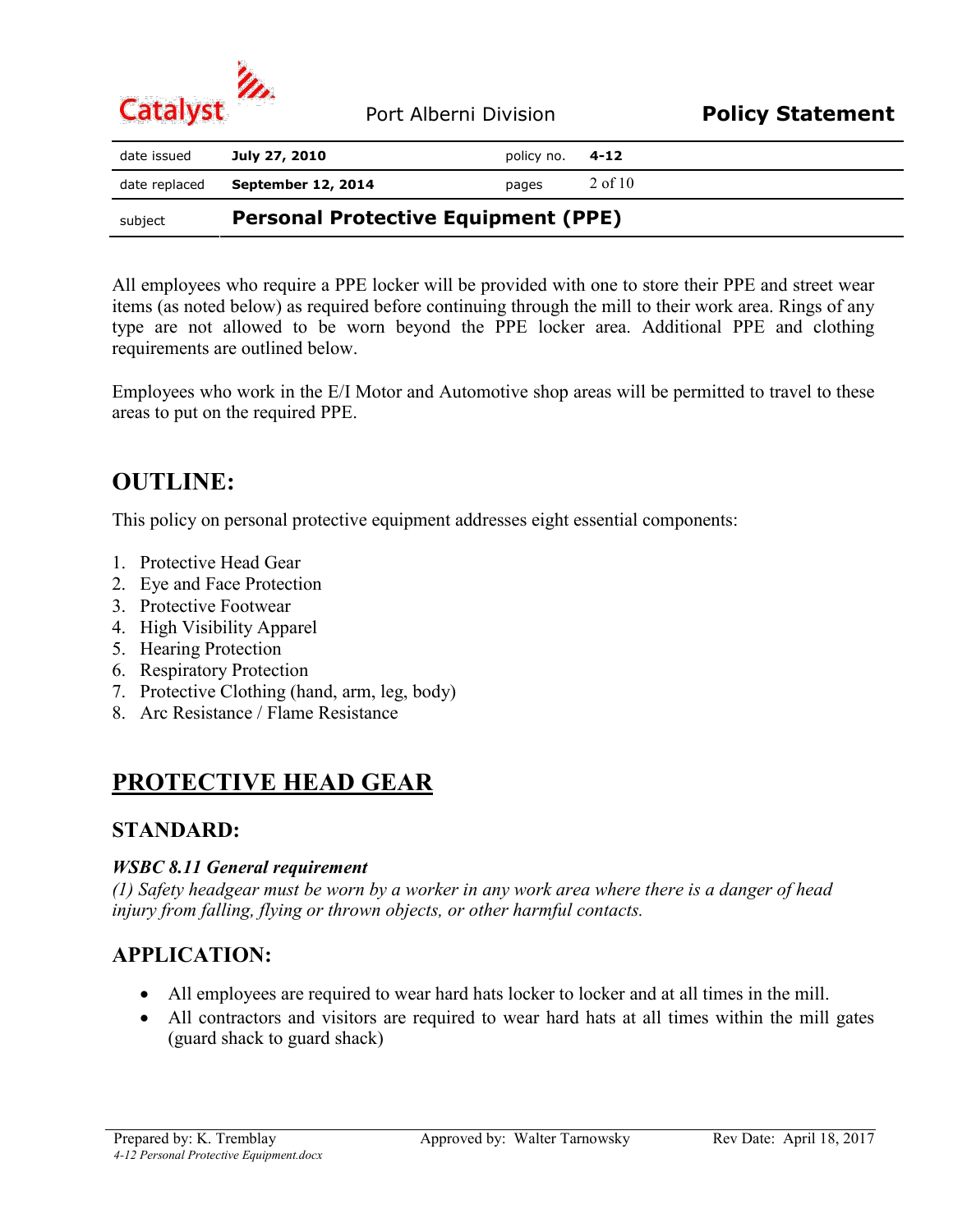

| date issued   | July 27, 2010                              | policy no. | 4-12    |
|---------------|--------------------------------------------|------------|---------|
| date replaced | <b>September 12, 2014</b>                  | pages      | 3 of 10 |
| subject       | <b>Personal Protective Equipment (PPE)</b> |            |         |

Specific requirements include:

- Hard hats must be worn when operating any overhead crane or overhead lifting device if the crane or lifting device requires the operator to be under the rails, or when there are other overhead hazards including in the maintenance shops and when using the dry end crane when moving reels or empty spools on the operating paper machines. Limited exceptions to this may be approved after a hazard assessment has been completed, if the hard hat could cause a serious safety or equipment damage issue.
- Hard hats are required to be worn in paper machine operating areas that are down for maintenance or clothing activities, whether scheduled or unplanned.
- Hard hats or bump caps must be worn at all times when in the paper machine basements.

## **LIMITED EXEMPTIONS:**

- Hard hats are not required to be worn inside office areas, labs, conference rooms, control rooms, locker rooms, lunch rooms, and washrooms.
- Hard hats are not required inside mobile equipment with enclosed cabs or roll-over protection (ROP). Hard hats must be worn when driving a cushman in areas where hard hats are required.
- Hard hats are not required in maintenance shops except in those circumstances when operating an overhead crane or overhead lifting device or when there are other overhead hazards.
- Hard hats are not required while working on the paper machine, winder, and finishing line operating floors during normal routine operations.
- Hard hats are not required while working in the shipping department loading bay area or to and from washrooms, change room, or lunchroom from the loading bay area, as indicated by painted floor designation.
- Hard hats are **NOT** to be worn by any employee when on the catwalks of the former, press section or dryer sections of a running paper machine.
- Hard hats are not to be worn within 3 feet of an open vessel where there is risk of the hard hat dropping into the vessel, provided a pre job hazard assessment is completed and there is no other head injury potential during the time the employee is near the open vessel. The hard hat is to be placed in a safe spot nearby and is to be used by the employee when moving away from the vessel. If a hard hat is required due to the pre job hazard assessment, a strap must be worn with the hard hat, or the work not commenced until a safe work plan has been developed.
- Hard hats are not required to be worn inside the main stores building (Warehouses A, B  $\&$ C) unless the employee is operating the hoist in warehouse C.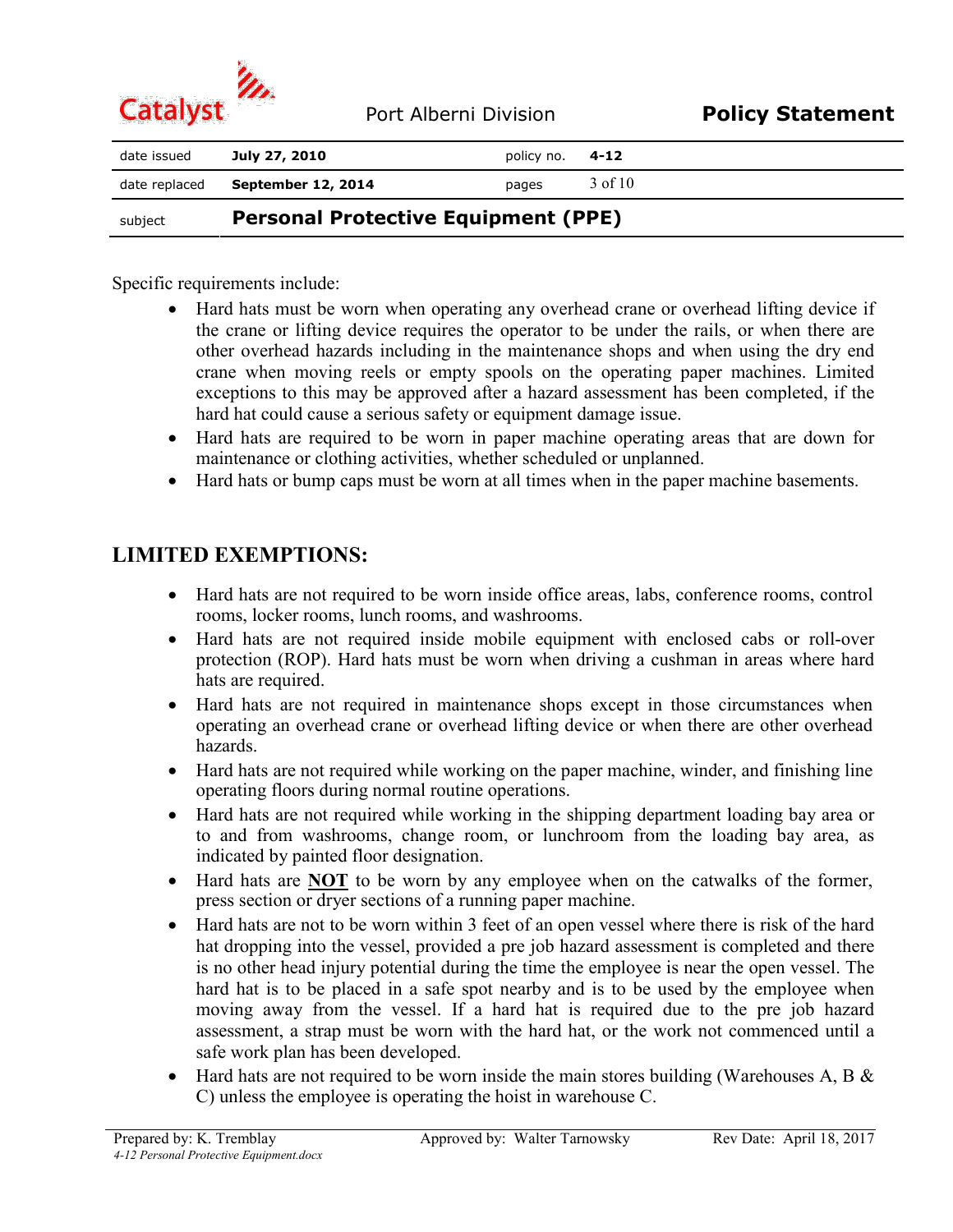

| date issued   | July 27, 2010                              | policy no. | 4-12    |
|---------------|--------------------------------------------|------------|---------|
| date replaced | <b>September 12, 2014</b>                  | pages      | 4 of 10 |
| subject       | <b>Personal Protective Equipment (PPE)</b> |            |         |

## **EYE AND FACE PROTECTION**

### **STANDARD:**

#### *WSBC 8.14 Safety eyewear*

*(1) A worker must wear properly fitting safety eyewear appropriate to the conditions of the workplace if handling or exposed to materials which are likely to injure or irritate the eyes.*

*(2) Properly fitting safety eyewear appropriate to the conditions of the workplace must be worn if a worker*

*(a) has 20/200 or less vision in either eye, or is blind in either eye, or*

*(b) is working on or testing electrical equipment energized at a potential greater than 30 volts.*

#### *WSBC 8.17 Face protection*

*(1) If there is a risk of face injury, suitable face protection must be worn.*

## **APPLICATION:**

- All employees are required to wear CSA approved safety glasses locker to locker.
- All contractors and visitors are required to wear CSA approved safety glasses at all times within the mill gates (guard shack to guard shack).
- CSA approved safety glasses are **mandatory** throughout the site, both inside and outside buildings (limited exemptions listed below).
- Tinted, dark, or transitional glasses are not permitted to be worn indoors.

Safety goggles and/or face shields are required when performing tasks where safety glasses do not provide sufficient protection. Examples include, but are not limited to:

- Appropriate face shields and other protective gear must be used when handling volatile corrosive chemicals.
- Safety face shields AND safety glasses must be used when grinding.
- Appropriate face shields and other protective gear must be used when handling corrosive chemicals with WHMIS Class E designation.
- Safety goggles are required when blowing down dust or equipment (motors, etc.).
- A face shield is required in addition to safety glasses or goggles when using high pressure water or air for cleaning or moving material.
- A face shield is required in addition to safety glasses or goggles when performing any task where there is a risk of flying objects, such as grinding or scraping calendar stack rolls.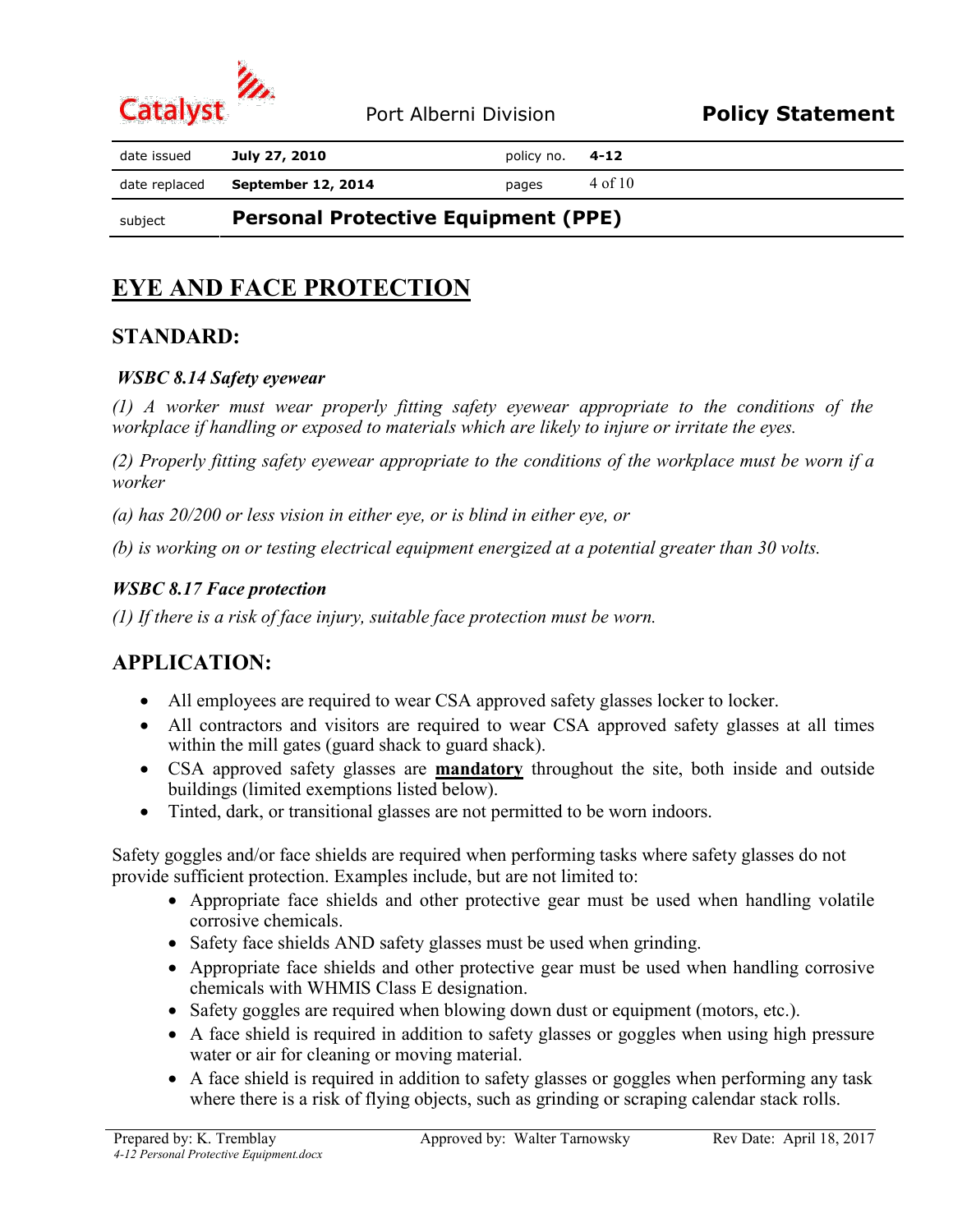

| date issued   | July 27, 2010                              | policy no. | 4-12    |
|---------------|--------------------------------------------|------------|---------|
| date replaced | <b>September 12, 2014</b>                  | pages      | 5 of 10 |
| subject       | <b>Personal Protective Equipment (PPE)</b> |            |         |

### **LIMITED EXEMPTIONS:**

- Safety eyewear is not required to be worn office areas, labs, conference rooms, control rooms, locker rooms, lunch rooms, and washrooms.
- Safety eyewear is not required where high humidity conditions creates uncontrollable fogging or misting hazard that obscures vision and creates a greater hazard, provided no alternate means of protection are practical.
- Safety eyewear is not required while wearing full face respirators and SCBA masks that are impact rated to ANSI Z87.1 2003 or CSA Z94.3.1-02.
- Safety eyewear is not required to be worn while operating mobile equipment with enclosed cabs when the doors and windows are sealed.

## **PROTECTIVE FOOTWEAR**

### **STANDARD:**

#### *WSBC 8.22 General requirement*

*(1) A worker's footwear must be of a design, construction, and material appropriate to the protection required.*

*(2) To determine appropriate protection under subsection (1) the following factors must be considered: slipping, uneven terrain, abrasion, ankle protection and foot support, crushing potential, temperature extremes, corrosive substances, puncture hazards, electrical shock and any other recognizable hazard.*

*(3) If a determination has been made that safety protective footwear is required to have toe protection, metatarsal protection, puncture resistant soles, dielectric protection or any combination of these, the footwear must meet the requirements of*

*(a) [CSA Standard CAN/CSA-Z195-M92, Protective Footwear](http://ohsviewaccess.csa.ca/)*

## **APPLICATION:**

- All employees are required to wear CSA Grade 1 safety footwear locker to locker.
- All contractors and working visitors are required to wear CSA Grade 1 safety footwear at all times within the mill gates (guard shack to guard shack).
- Substantial footwear (no open toe shoes, sandals, or heels in excess of 40mm) are required to be worn by all employees while travelling to and from their vehicles or bikes to the PPE locker area.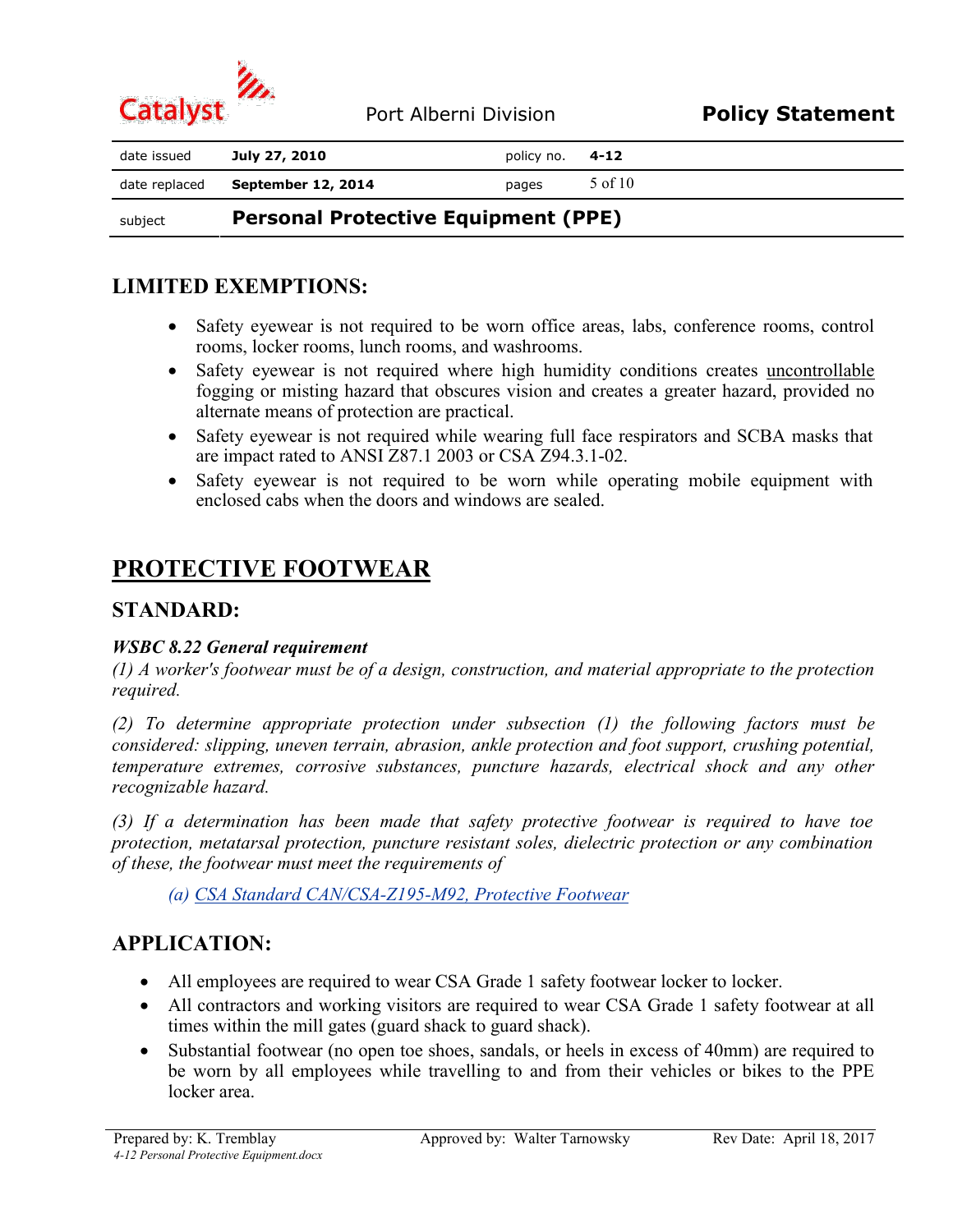

Port Alberni Division **Policy Statement** 

| date issued   | July 27, 2010                              | policy no. | 4-12    |
|---------------|--------------------------------------------|------------|---------|
| date replaced | <b>September 12, 2014</b>                  | pages      | 6 of 10 |
| subject       | <b>Personal Protective Equipment (PPE)</b> |            |         |

• Substantial footwear is required to be worn by non-working visitors on guided mill tours and by supplier representatives on office only visits.

# **HIGH VISIBILITY APPAREL**

## **STANDARD:**

### *WSBC 8.24 High visibility apparel*

*(2) A worker exposed to the hazards of vehicles travelling at speeds in excess of 30 km/h (20 mph) must wear high visibility apparel meeting the Type 1 or Type 2 criteria of [WCB Standard Personal](http://www2.worksafebc.com/Publications/OHSRegulation/WCBStandards.asp?ReportID=30947) [Protective Equipment Standard 2-1997, High Visibility Garment.](http://www2.worksafebc.com/Publications/OHSRegulation/WCBStandards.asp?ReportID=30947)*

*(3) A worker whose duties on the work site result in exposure to the hazards of mobile equipment must wear high visibility apparel meeting at least the Type 3 criteria of [WCB Standard Personal](http://www2.worksafebc.com/Publications/OHSRegulation/WCBStandards.asp?ReportID=30947) [Protective Equipment Standard 2-1997, High Visibility Garment.](http://www2.worksafebc.com/Publications/OHSRegulation/WCBStandards.asp?ReportID=30947)*

### **APPLICATION:**

- All employees are required to wear high visibility apparel, meeting at least Type 3 criteria, locker to locker.
- All contractors and visitors are required to wear high visibility apparel, meeting at least Type 3 criteria, at all times within the mill gates (guard shack to guard shack).
- Type 3 garments are designed to have colour contrast along as least one side of the VE reflective trim. This contrasting colour must be fluorescent lime yellow, fluorescent yellow or fluorescent orange.
- High visibility apparel is defined as vests or other approved clothing that has permanent visibility stripes on the shirt/coveralls.
- Anyone working in or visiting the warehouse or log yard area is required to wear a Type 1 high visibility garment (vest, shirt, coveralls – no hi vis suspenders).

### **LIMITED EXEMPTIONS:**

- High visibility apparel is not required to be worn inside office areas, labs, conference rooms, control rooms, locker rooms, lunch rooms, and washrooms.
- High visibility apparel is not required to be worn when an employee is sitting in any mobile equipment, but must be put on as soon they get out of the equipment.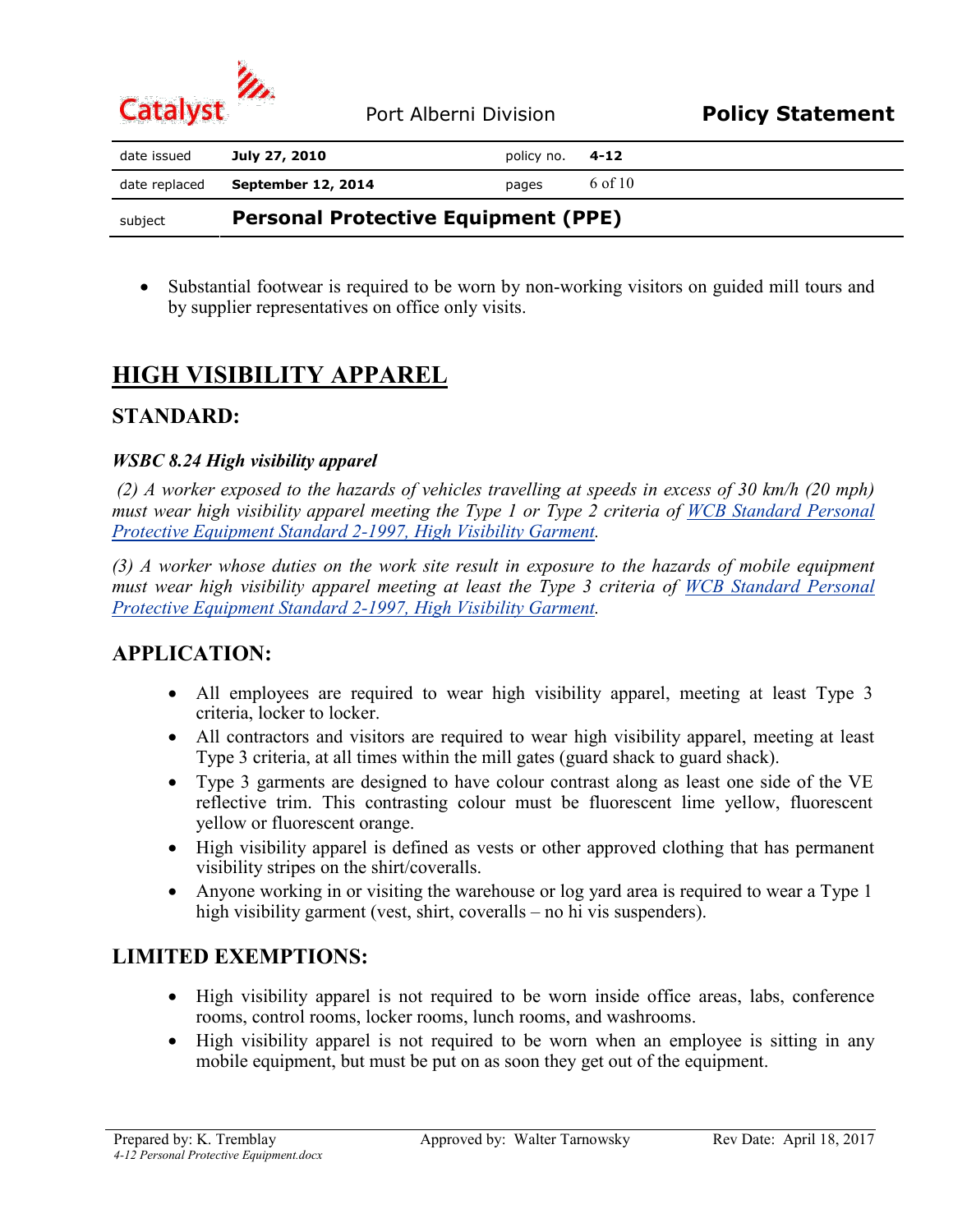

| date issued   | July 27, 2010                              | policy no. $4-12$ |         |
|---------------|--------------------------------------------|-------------------|---------|
| date replaced | <b>September 12, 2014</b>                  | pages             | 7 of 10 |
| subject       | <b>Personal Protective Equipment (PPE)</b> |                   |         |

• High visibility apparel can trigger equipment to move unexpectedly on the wrapline and therefore can create a hazard to anyone working on or around this equipment. Signage will be posted to indicate what areas / equipment require employees to cover up or remove their hi-vis apparel prior to entering or working on. Hi-vis apparel **is** required to be worn when walking or working around the outside area and warehouse section of the wrapline area.

# **HEARING PROTECTION**

### **STANDARD:**

*Every employee, contractor and working visitor will be provided with appropriate hearing protection which meets CSA Z94.2-14 and is required to wear it in all areas of the mill where noise levels exceed 85 dBA. A wide variety of ear plugs, and muffs are available to all workers.*

## **APPLICATION:**

- Hearing protection will be carried or worn as necessary locker to locker and worn while traveling through or working in hearing protection designated areas.
- The use of personal earphones and noise canceling hearing protection is prohibited on site. Both devices present a distraction which may interfere with an employee's ability to pick up on essential auditory cues in their work environment.

## **RESPIRATORY PROTECTION**

### **STANDARD:**

*Every employee, contractor and working visitor doing work that may expose them to the risk of harmful air contaminants must be equipped with respiratory protective equipment appropriate to the hazards.*

### **APPLICATION:**

- Employees, contractors and visitors required to use respiratory protective equipment will complete training to understand its use, limitations and maintenance requirements.
- Protective respiratory equipment will be used when:
	- o Engineering or administrative control measures are not practicable,
	- o While such controls are being instituted or
	- o During shutdown, repair, emergency situations or process upset conditions.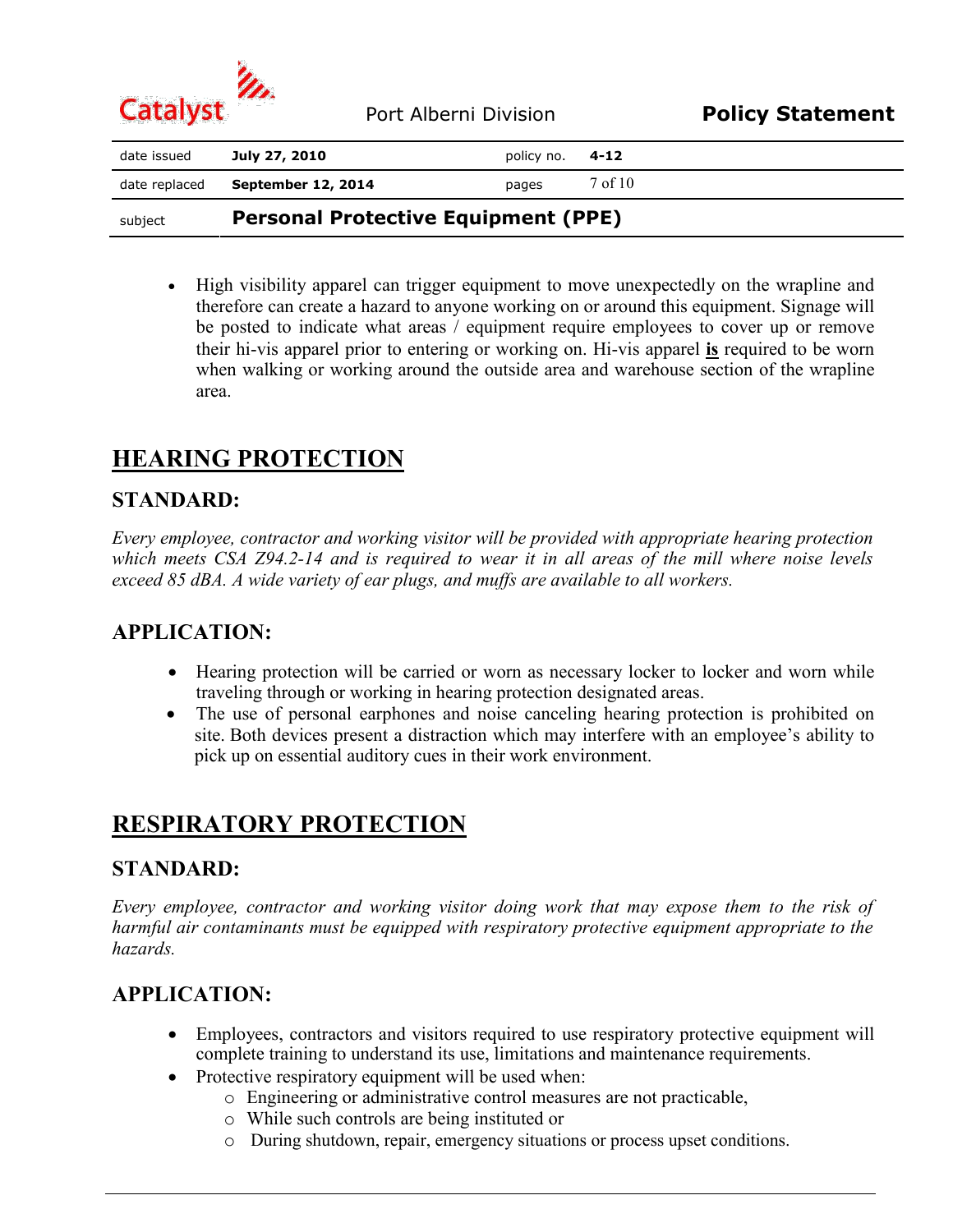*4-12 Personal Protective Equipment.docx*

Approved by: Walter Tarnowsky Rev Date: April 18, 2017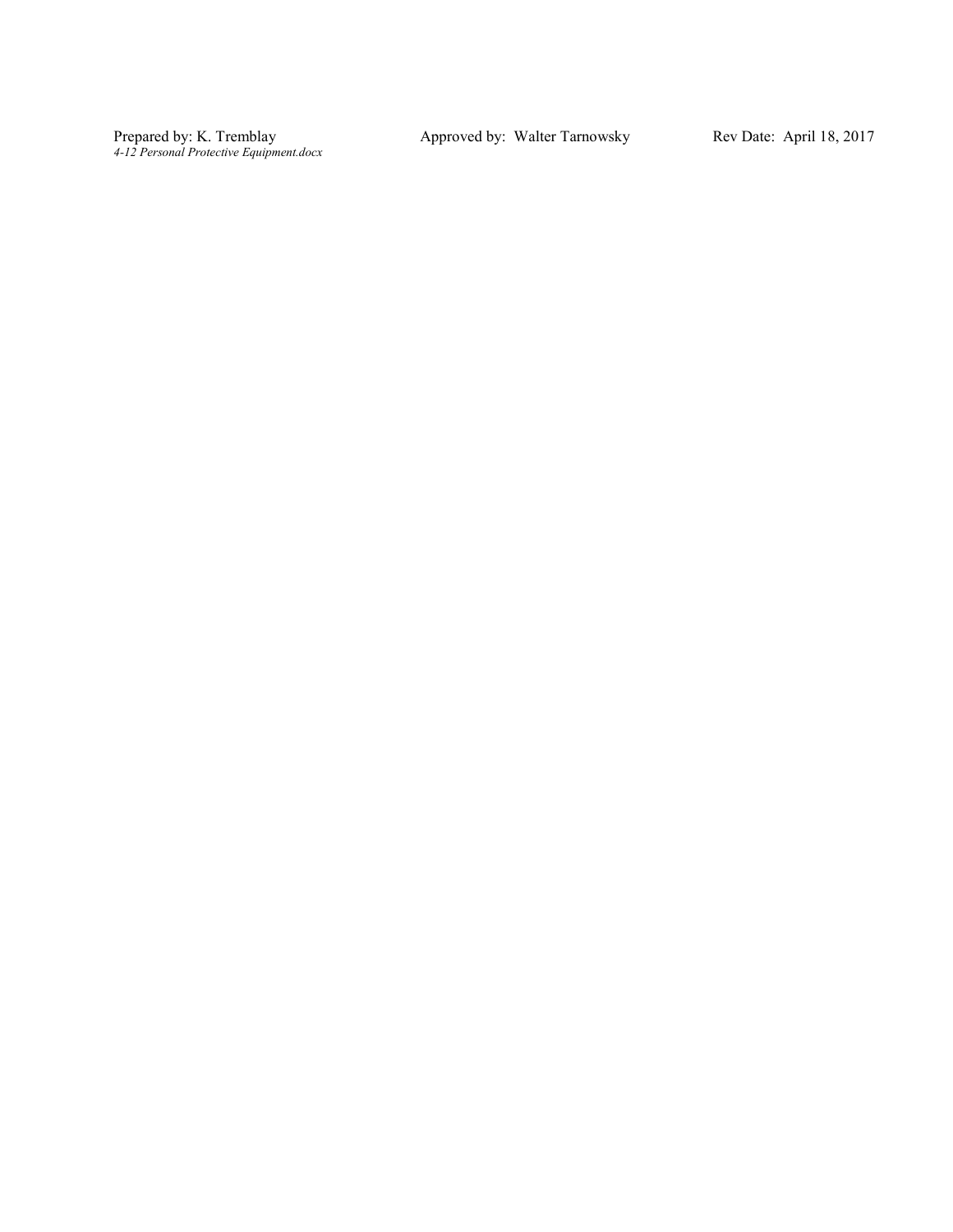

| date issued   | July 27, 2010                              | policy no. | 4-12    |
|---------------|--------------------------------------------|------------|---------|
| date replaced | <b>September 12, 2014</b>                  | pages      | 8 of 10 |
| subject       | <b>Personal Protective Equipment (PPE)</b> |            |         |

- No employee, contractor or visitor may enter any area identified as requiring escape respiratory protection unless they are equipped with and trained in the use of an approved personal escape respirator.
- For specific requirements in regards to respiratory protection, refer to *Policy 4-25 Respiratory Protection*.

# **PROTECTIVE CLOTHING (HAND, ARM, LEG, BODY)**

### **STANDARD:**

#### *WSBC 8.10 Personal clothing and accessories*

*(1) The personal clothing of a worker must be of a type and in a condition which will not expose the worker to any unnecessary or avoidable hazards.*

*(2) If there is a danger of contact with moving parts of machinery or with electrically energized equipment, or if the work process presents similar hazards*

*(a) the clothing of the worker must fit closely about the body,*

*(b) dangling neckwear, bracelets, wristwatches, rings or similar articles must not be worn, except for medical alert bracelets which may be worn with transparent bands that hold the bracelets snugly to the skin, and*

*(c) cranial and facial hair must be confined, or worn at a length which will prevent it from being snagged or caught in the work process.*

#### *WSBC 8.19 General requirement*

*(1) The employer must provide appropriate skin, hand, and foot or body protection if a worker is exposed to a substance or condition which is likely to puncture, abrade or otherwise adversely affect the skin, or be absorbed through it.*

*(2) If there is a danger of injury, contamination or infection to a worker's hands, arms, legs, or torso, the worker must wear properly fitting protective equipment appropriate to the work being done and the hazards involved.*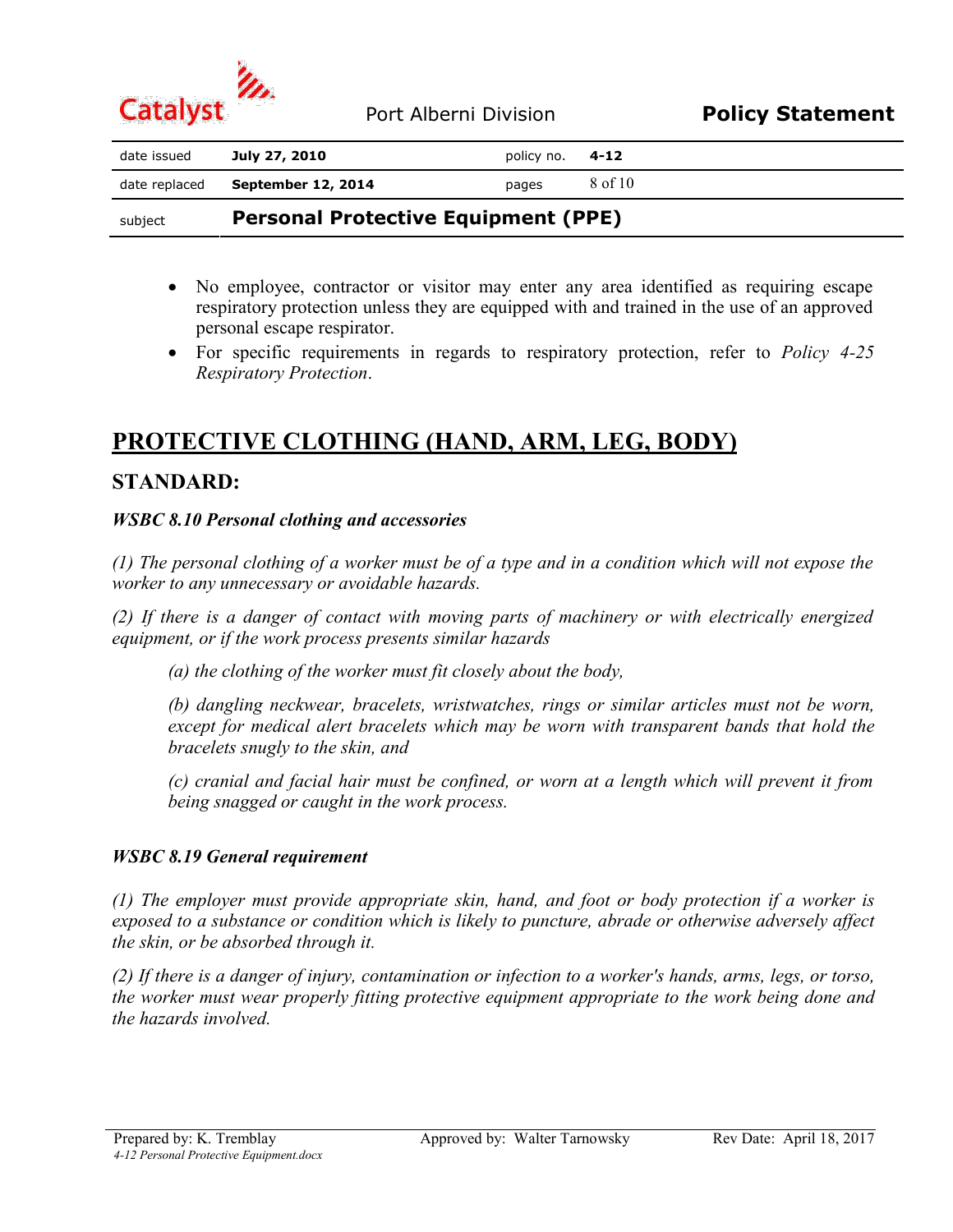

| date issued   | July 27, 2010                              | policy no. | 4-12    |
|---------------|--------------------------------------------|------------|---------|
| date replaced | <b>September 12, 2014</b>                  | pages      | 9 of 10 |
| subject       | <b>Personal Protective Equipment (PPE)</b> |            |         |

### **APPLICATION:**

Every employee, contractor and visitor will wear the appropriate protective clothing for the task being performed. Specifically:

- Personal clothing must be sufficient to prevent exposure to contact with workplace hazards.
- All employees are required to wear long pants locker to locker, with the exception of those employees working in the papermill or in the warehouse due to the heat in these areas. Employees working on the paper machines will be required to wear leg protection when working on the back side of the dryers or any other area where there is a risk associated with wearing shorts.
- All shorts must be of an appropriate length (at least as long as the company provided uniform short) and of a cotton/cotton blend material.
- Shirt sleeves must extend to at least the midpoint between the elbow and shoulder, and be worn locker to locker. Arm protection, such as long sleeve shirts or gauntlets, must be worn to prevent injury when the hazard exists.
- Long sleeve shirts are required in all areas of the steam plant.
- Arm cut protection gauntlets must be worn to prevent injury when using a knife to slab or cut paper from reel spools, parent reels, rolls, wrapper rolls or when the hazard of a knife cut exists.
- Leg protection (chaps) must be worn when using chainsaws.
- Chemical protective clothing, face shields, and gloves must be worn when handling hazardous chemicals in accordance to the Material Safety Data Sheet (MSDS).
- Lifejackets meeting the WSBC standard must be worn when working on the water.
- No finger rings will be worn by anyone locker to locker.
- For all maintenance workers and paper machine operators, no watches, bracelets, dangling neck wear, straps, or any loose item are allowed due to the risk of entanglement.
- Only watches with breakaway straps are permitted locker to locker.
- Anyone who may be exposed to electrical hazards is not allowed to wear watches or any other jewelry which contain metal.
- Cranial hair (if breaking at the shoulder) and facial hair must be appropriately restrained and controlled to avoid entanglement when working near operating/rotating machinery (winders, paper machines, lathes, etc.).
- Proper gloves appropriate for the conditions, tasks and potential hazards must be worn at all times to prevent hand injury.

Every visitor will the wear the appropriate personal clothing to prevent exposure to contact with workplace hazards.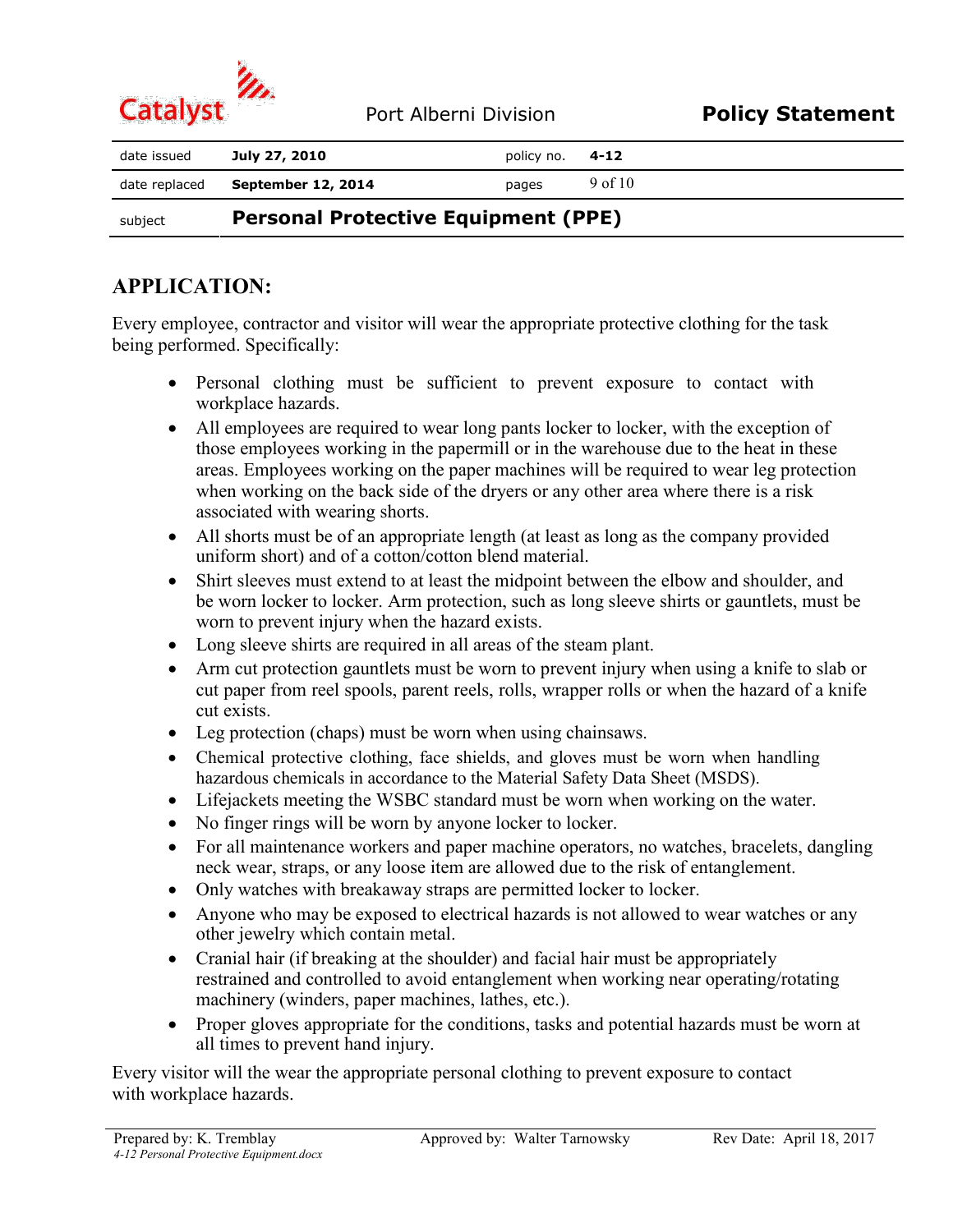

Port Alberni Division **Policy Statement** 

| date issued   | July 27, 2010                              | policy no. | 4-12         |
|---------------|--------------------------------------------|------------|--------------|
| date replaced | <b>September 12, 2014</b>                  | pages      | $10$ of $10$ |
| subject       | <b>Personal Protective Equipment (PPE)</b> |            |              |

# **ARC RESISTANCE / FLAME RESISTANCE:**

## **STANDARD:**

### *WSBC Flame Resistant Clothing*

### *8.31 When required*

*Workers must wear flame resistant clothing appropriate to the risk if working in areas where they may be exposed to flash fires, molten metal, welding and burning or similar hot work hazards.*

#### *WSBC Guideline G19.10 (2)(a) Appropriate electrical protective equipment for working on low voltage electrical equipment*

#### *Personal protective equipment*

*"Personal protective equipment" for the purposes of this section of the Regulation is personal protective equipment that is appropriate for the hazard present while working on energized electrical equipment. This includes flame-resistant clothing, head protection, safety glasses, dielectric footwear, gloves, and face shields. It is the responsibility of the employer to ensure proper written safe work procedures are in place to deal with all aspects of low voltage live equipment work, including protection from electric shock and arc flash.*

### *CSA Standard Z462 - Workplace electrical safety*

*CSA Standard Z462 - Workplace electrical safety, based in part on the NFPA 70E Electrical Safety in the Workplace, includes specific information on the type and level of PPE used when working on energized electrical equipment, appropriate to the level of risk involved. In addition, portions of CSA Standard Z462 deal with work on energized low voltage electrical equipment.*

| <b>Revision #</b>        | Date             | <b>Description of Change</b>                               |
|--------------------------|------------------|------------------------------------------------------------|
| $\overline{0}$           | March 16, 1999   | DRAFT Policy for review by Central Mill Policy Advisory    |
|                          |                  | Group                                                      |
|                          | April 14., 1999  | DRAFT 2 for review by all employees                        |
| 2                        | July 22, 1999    | DRAFT 3 for review by all employees                        |
| $\mathcal{R}$            | October 5, 1999  | DRAFT 4 for review by all employees                        |
| $\overline{4}$           | Nov. 30, 1999    | Final Policy Issued to mill                                |
| $\overline{\mathcal{L}}$ | July 11, 2002    | Updated to Include new Prescription Safety Glasses Program |
| 6                        | May 4, 2004      | Updated to exclude eye and face protection covered by a    |
|                          |                  | separate policy                                            |
| 7                        | October 21, 2004 | Revised to conform to Risk Assessment Based Policy         |
| 8                        | November 1, 2005 | Reviewed and revised to conform to Catalyst format         |